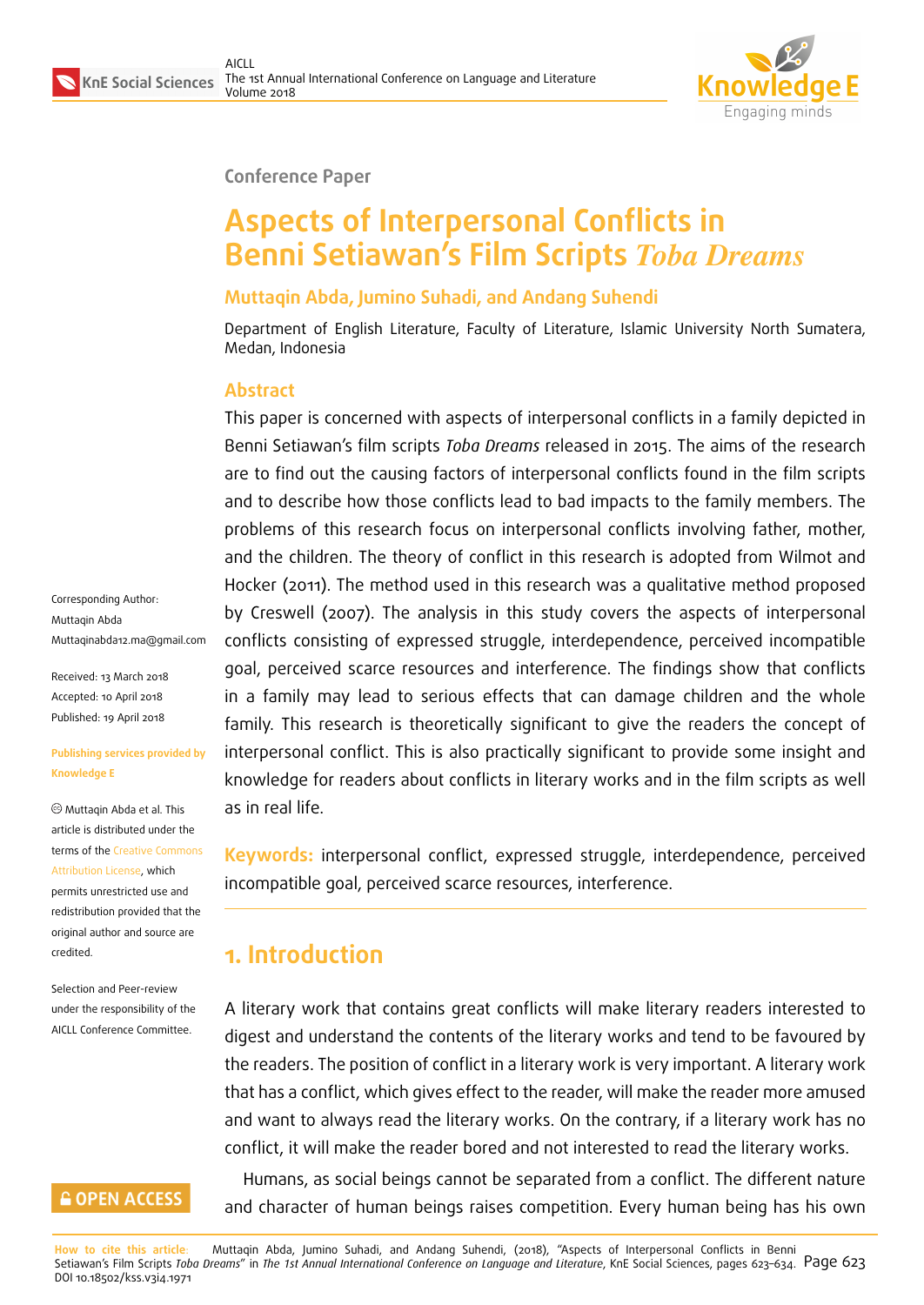personality and dreams. The attitude of the man who always strives to achieve his desire makes him willing to do everything in order to realize his desires. This often leads to various conflicts, whether conflict with self, others, or with people who have the same desire to achieve the same goal. Conflict may happen in a family environment, in the office, in a community or between two countries. The causes of conflict in the community also vary, from a small scale up to larger areas. The social conflicts that occur in the society are related to individual, culture, interest, and social aspects [8].

The existence of conflicts that happens in the society constitutes the source of ideas by an author to write a literary work. The power of imagination of the author could [su](#page-11-0)cceed to catch the reader's attention so that the conflicts look more natural and as if they were real. Basically, conflicts occur when in one event there are two or more ideas or actions to consider. Conflict does not necessarily mean hostilities, although this situation can be part of a conflict situation (Pickering, 2006: 1). Furthermore, Wilmot and Hocker (2011) states that conflict is known to be a fact of life and it truly exists and happens in life. Conflicts occur between individuals, families, and even nations.

Setiawan's film scripts *Toba Dreams* is adopted as the main sources of data of this research because it tells how interpersonal conflicts are illustrated vividly through the story of the film scripts as though it really happened in the society. These film scripts also portray various types of behaviour which lead to some conflicts. Conflicts among the characters will be studied through the aspects of interpersonal conflicts which are proposed by Wilmot and Hocker (2011) such as: expressed struggle, interdependence, perceived incompatible goal, perceived scarce resources and interference.

### **2. Literature Review**

Conflict comes from the Latin verb *configere* which means to hit each other. Sociologically, conflict is defined as a social process between two or more people (or groups) where one party attempts to remove the other by destroying it or making it powerless ( Johnson, 1981: 25). Each interpersonal relationship contains elements of conflict, conflict of opinion or different interests. Conflict is a situation where one party's actions result in blocking, obstructing, or otherwise interfering with the actions of others ( Johnson, 1981: 27). Robbins et.al (2007: 31) explain that conflict is a process of interaction that occurs due to a mismatch between two opinions (point of view) that affect the parties involved both positive and negative influences. Meanwhile, Luthans (1981: 227) defines conflict as a condition caused by the existence of conflicting power. These forces are based on human desire.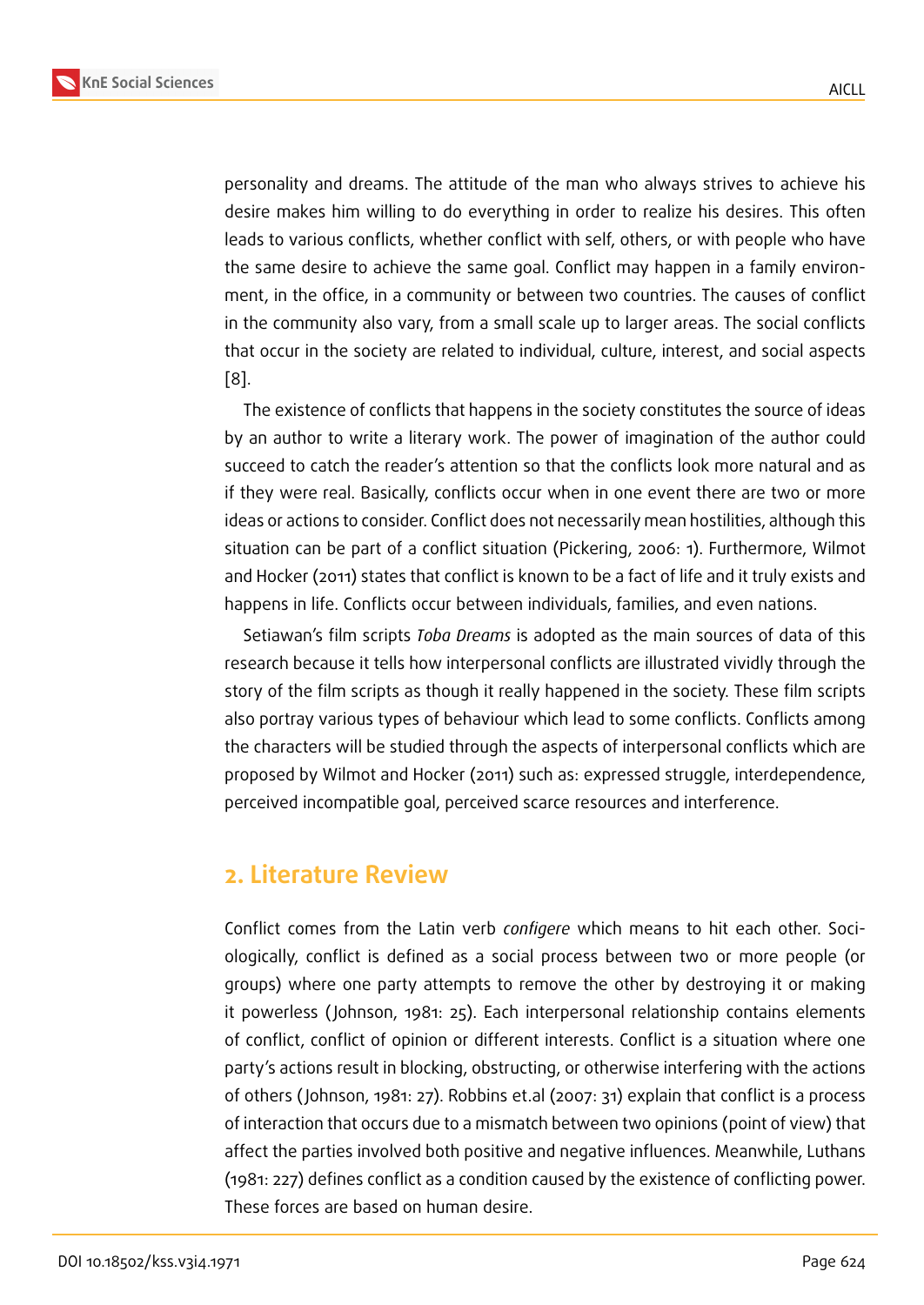



Conflict occurs because of the interaction called communication. Most conflicts are due to miscommunication or communication gap, but not all conflicts are rooted in poor communication. The myths of conflict are understood in terms of two perspectives, both traditional and contemporary. In the traditional view, conflict is considered a bad thing to be avoided. In fact, conflict is often associated with anger, aggression, and opposition physically and harshly. In contrast, contemporary views of conflict are based on the assumption that conflict is something that is inevitable as a logical consequence of human interaction. Luthans (1981) claims that if communication is a transactional process, which seeks to bring together individual differences together to find common grounds, in the process there must be a conflict. Conflict may be expressed not only verbally but also nonverbally as in the form of facial expression, gestures, or actions which express opposition.

#### **2.1. Types of conflict**

According to Stoner and Wankel (1986: 43), there are five types of conflicts: intrapersonal conflict, conflict between individuals and groups, conflict between groups, conflict between organizations, and interpersonal conflict. Intrapersonal conflict is a person's conflict with itself. Conflict occurs when at the same time a person has two wishes that cannot be fulfilled at once. Conflict between individuals and groups is often related to the way individuals face pressures to achieve conformity, which is emphasized to them by their working groups. For example it can be said that an individual can be punished by his working group because he cannot achieve the norms of group productivity in which he is located. Conflict between groups generally happens within the same organization. Inter-line and staff conflicts are examples of inter-group conflict. Conflict between organizations is usually called competition. But based on experience, this conflict has led to the development of new products, new technologies and new services, lower prices and more efficient use of resources.

### **2.2. Interpersonal conflict**

Interpersonal conflict is a conflict between a person and another person because of a conflict of interest or desire. This often happens between two people of different status, position, field of work and others. Most of the serious conflicts in your life probably involve people you are closely connected to, such as your friends and family, your romantic partners and the people you work with. If a conflict is not resolved or is allowed to escalate too far, it can damage the relationship. If you can handle the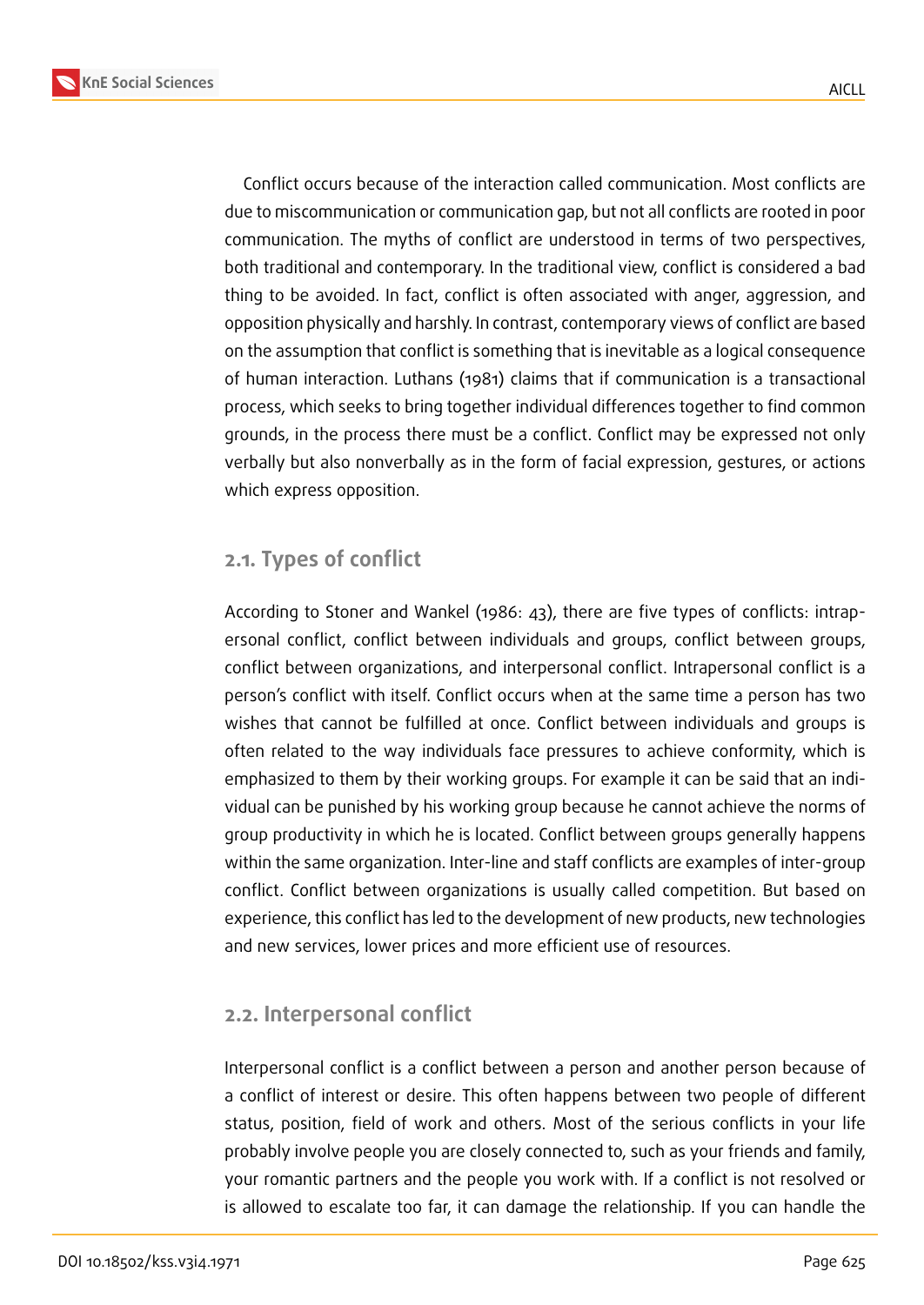

conflict successfully, you can make your relationship with the other person stronger and more resilient by improving your understanding of each other.

Conflict happens when two people want different things and can neither come to an agreement nor get what they want without the other person. For example, if you want to go out for Japanese food while your friend wants to go out for Italian food, you cannot both get what you want and still go out to dinner together. According to Wilmot and Hocker (2011), the authors of *Interpersonal Conflict,* he claims that such interpersonal conflicts are considered trivial issues and frequently regarded as 'pseudo-conflicts', minor disagreements that mask a deeper conflict in the relationship, functioning as an invitation to have an argument about the underlying issues. Over the issues, it is then categorized the aspects of interpersonal conflicts as expressed struggle, interdependence, perceived incompatible goal, perceived scarce resources, and interference.

#### **2.3. Expressed struggle**

Persons involved in conflicts have perceptions of their own thoughts and feelings and also of others. Conflict comes as they communicate perceptions about their own thoughts and feelings and also of others. Communication can occur verbally and nonverbally. Communicative behaviour often easily causes a conflict, such as when one party openly disagrees with the other. However, interpersonal conflicts can occur at the level of communication. Communication is a key element to avoid conflicts.

#### **2.4. Interdependence**

Conflicting parties are generally engaged in a struggle and feel annoyed with each other because they are interdependent. A person who is not dependent on another has no special interest in behaviour or things so that others do not have a conflict with that person (Wilmot & Hocker, 2011: 27). The choice of each person affects other's because the choice will create conflict if the person has different ways to achieve the same goal or activity. Conflicting parties are never really hostile and should have mutual interests, even if they only exist during the conflict. Interdependence explains that conflict occurs on interdependent parties characterized by mutual activity and mutual interest.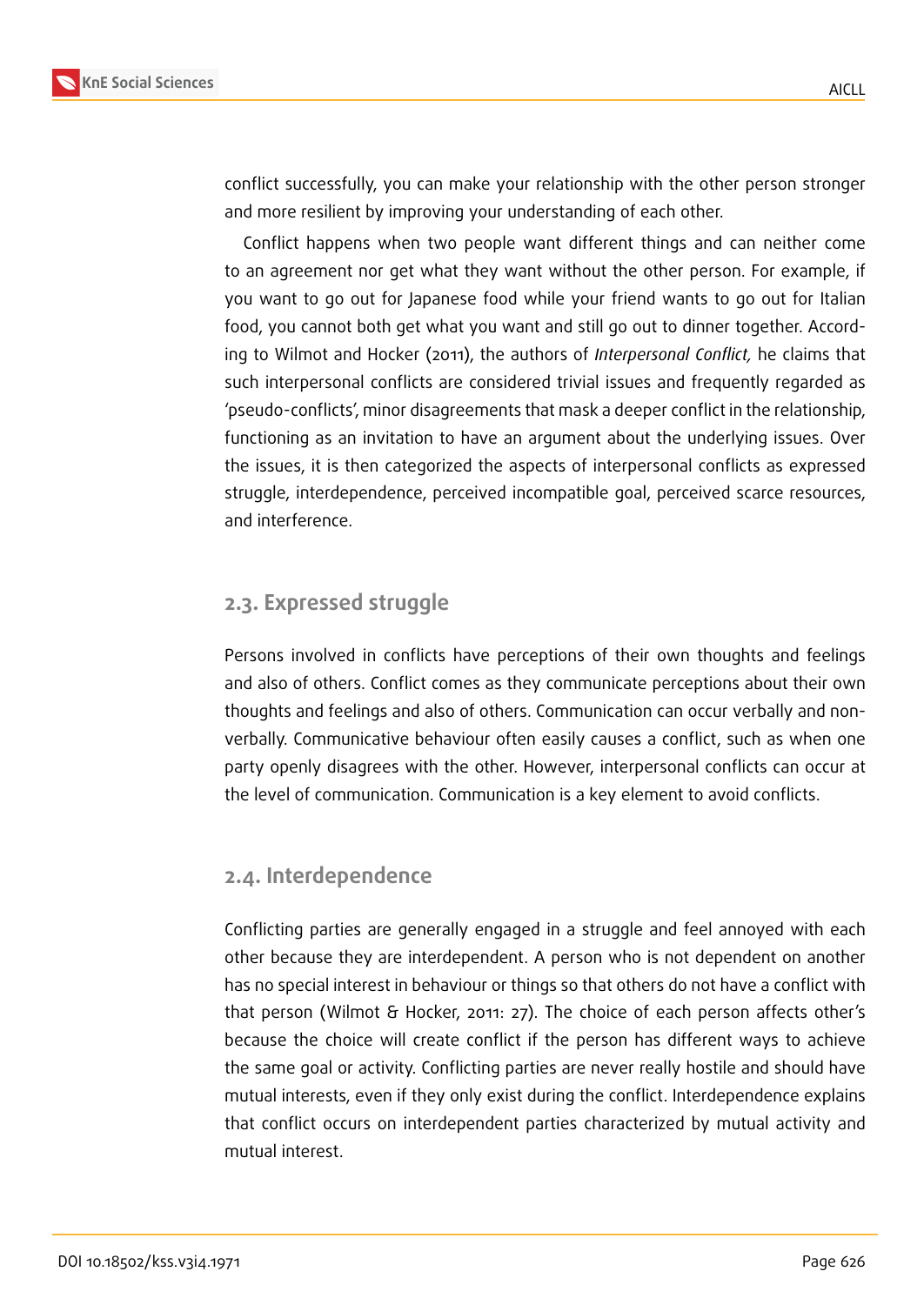### **2.5. Perceived incompatible goal**

People are usually involved in conflicts because of the goal which is considered important for them. These objectives are deemed unsuitable because conflicting parties want the same or different things. The conflicting parties may want the same or different goals. They are fighting for unsuitable choices. Regardless of whether the conflicting persons see the same or different goals, inappropriate goals are felt to be crucial for all conflicts. The perceived incompatible goal explains that conflicts occur because of objectives which mismatch the conflicting parties.

### **2.6. Perceived scarce resources**

Resources can be defined as "things that are perceived positively both physically, economically and socially" (Wilmot and Hocker, 2011: 28). Resources may be objectively real or perceived as real by people. Likewise, scarcity or restriction may be visible or actual. Money, natural resources such as oil or land, and jobs may indeed be scarce or limited resources. Intangible commodities such as love, appreciation, attention, and caring can also be regarded as rare resources. In the interpersonal struggle, two resources that are often considered rare are power and self-esteem. Regardless of the particular issue involved, people in conflict usually feel that they have too little power and self-esteem and that the other side has too much power and self-esteem. Perceived scarce resources explain that conflict occurs when a person feels the scarcity or lack of resources such as love, respect, attention, caring, power and self-esteem.

### **2.7. Interference**

Disturbance or perception of disturbance constitutes another factor that may evoke a conflict. One's interference to another person's activities is also potential to create a conflict. Conflict is usually caused by disturbance, hindrance, or interference of one party to the other because those things will cause anger. Interference explains that conflict occurs when a person feels disturbed by the actions of others and feels his interests are blocked by others.

## **3. Research Method**

This study applies a descriptive qualitative research method. Creswell (2007: 45) states that qualitative research is based on an interpretative epistemology, meaning that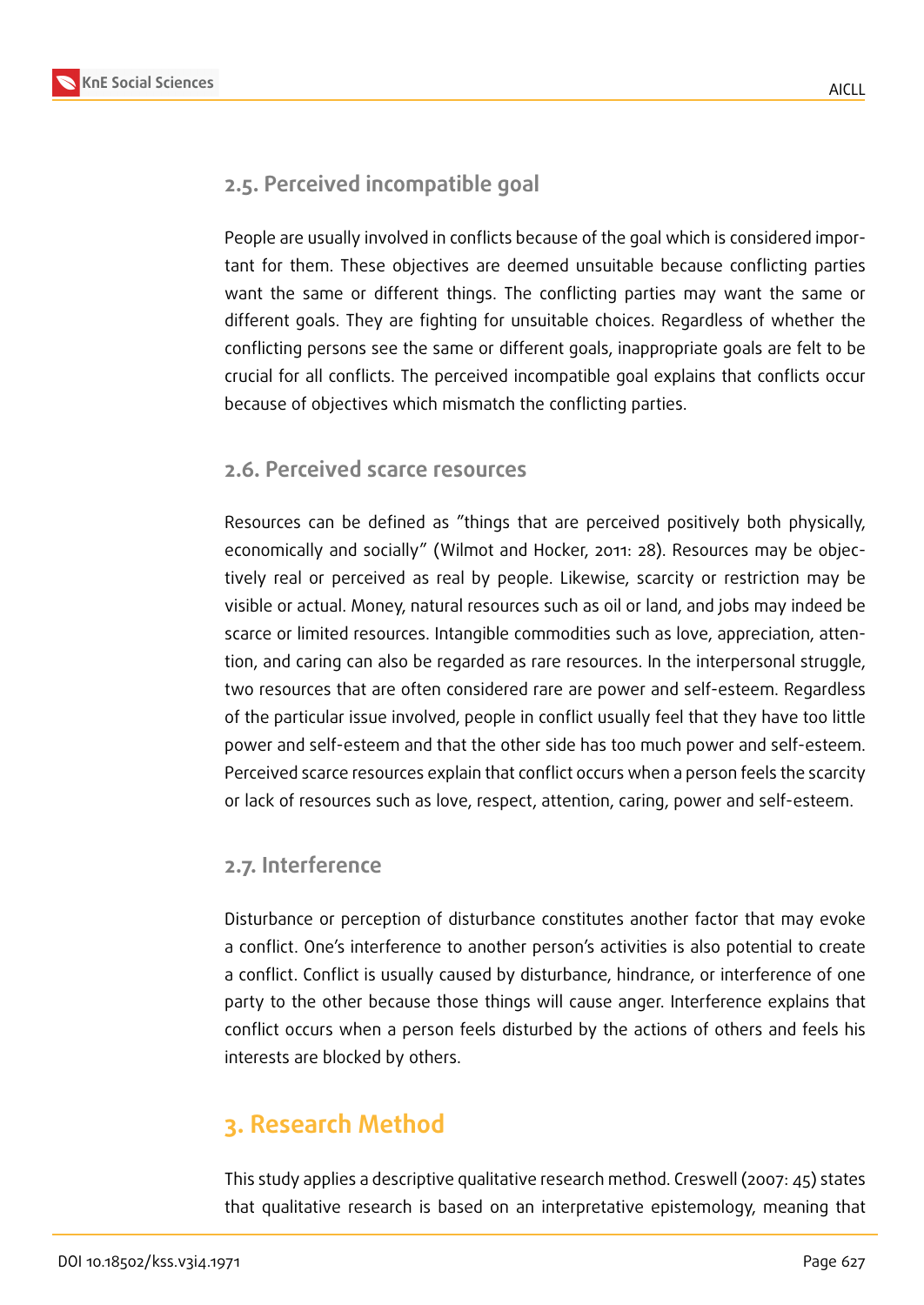

knowledge is generated and shaped through interaction between those involved in the research process. Qualitative methods are concerned with how the researcher can explore and analyze whatever he believes can be revealed based upon prior epistemological assumptions. The data themselves are divided into primary data and secondary data (or supporting data). The primary or main data of this study are in the forms of quotations obtained from Setiawan's film scripts *Toba Dreams*, whereas the supporting data are taken from various sources or references including books and articles in the internet.

### **4. Discussion**

This study focuses on the aspects of interpersonal conflicts among the members of a family Father, mother, and the son depicted in the film scripts. The interpersonal conflicts which are analyzed in this study are expressed struggle, interdependence, perceived incompatible goal, perceived scarce resources and interference; meanwhile other conflicts which are not related to the subject matter of this study are not analyzed.

### **4.1. Expressed struggle**

People who are involved in conflicts have perceptions of their own thoughts and feelings about the other sides. Perception happens in communication either verbally and non-verbally. Communicative behaviour often easily arouses conflict when one party openly disagrees with the other. However, interpersonal conflicts can occur at the levels of communication. Communication is a key to harmony and miscommunication leads to interpersonal conflicts.

The conflict related to an expressed struggle portrayed in Setiawan's film scripts *Toba Dreams* happens to Sergeant Mayor Tebe who is retired from the Army Cavalry Corps and he is an exemplary soldier who has outstanding dedication and integrity. The conflicts arise when he faces his family members who do not want to accept his decision to move to the village. The conflict occurs when his eldest son frankly opposes his ideas. Mr. Tebe is strict and discipline not only in his family environment but also in the environment of his office as a military officer. He even remains an example for his junior soldiers in his unit. All the soldiers who know him hail him. His attitude is carried away when returning to his hometown and does many useful things for the people in his village. Kristin, Tebe's wife, can understand what her husband wants. Their children Sumurung and Taruli are obedient to their parents but Ronggur, their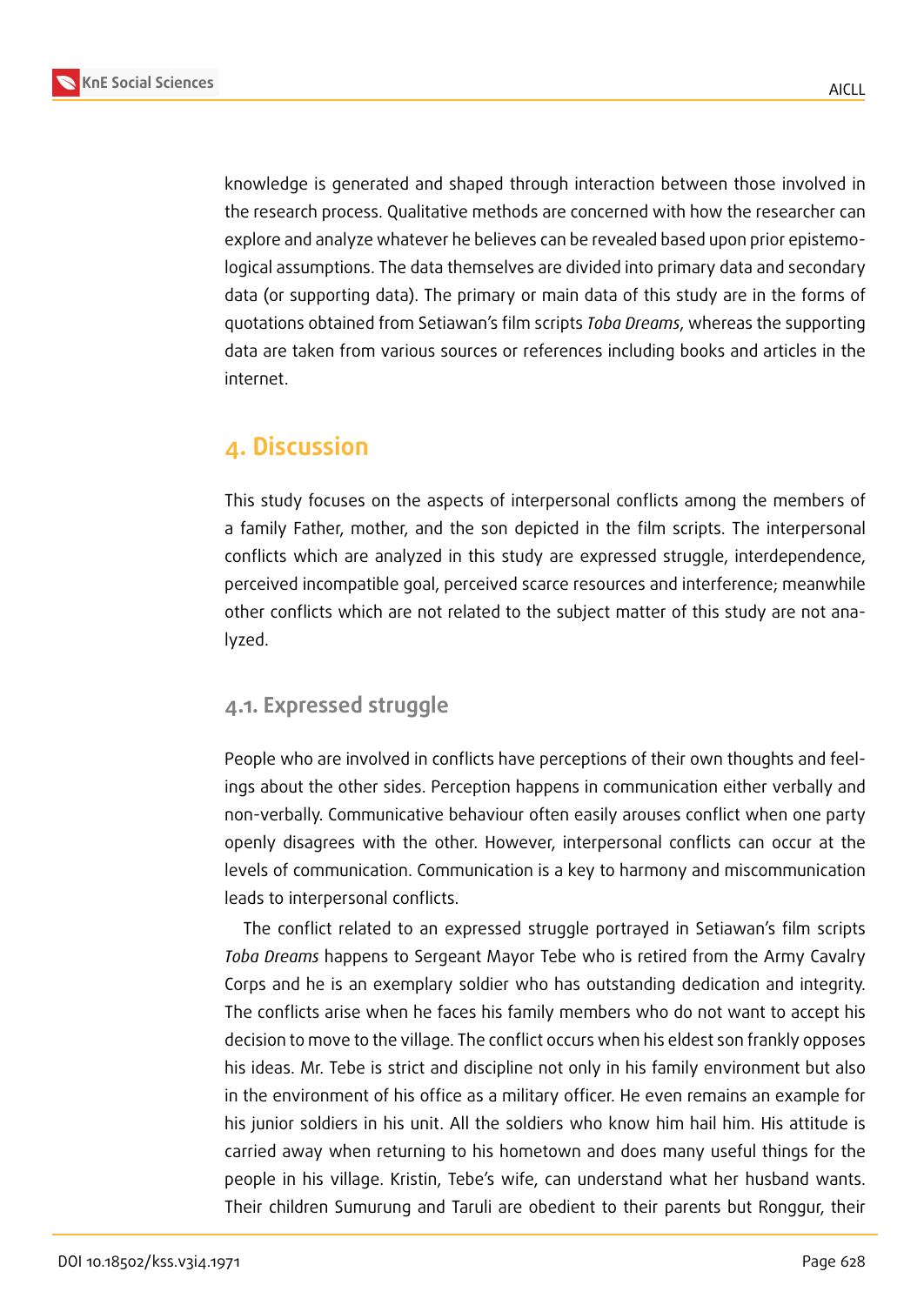



eldest son, never follows his father's wishes. Tebe was even quite disappointed with Ronggur. After being retired from the army, Tebe decides to move to his village near Toba Lake because he knows that he cannot afford to live in Jakarta with his pension that barely covers the living cost in the city. He cannot suffice his family needs as everything is very expensive there so that he decides to leave the troops' headquarter.

The conflict begins when Ronggur complains about his father's idea to leave the headquarters after being retired from the army. Ronggur blames him because he gets nothing from his pension except just a piece of paper of certificate whereas he has worked for decades. When Ronggur states this idea to him, their neighbours hear his voice. Unlike their neighbours who still can stay in the headquarters even they have been retired, Tebe wants to go back to his village while Ronggur still wants to stay in Jakarta. This different idea triggers an interpersonal conflict between Mr. Tebe and his son Ronggur so that the situation gets worse and worse. Since Ronggur says to his father in front of all members of the family about what Tebe gets in his retirement, he gets angry with Ronngur and says a high tone explaining that the headquarters are allotted to active soldiers but Ronggur does not care about it. For him the most important thing is just to take care of the family who have to leave the headquarters. Ronggur then replies his father's words in bad words by saying some words which make him offended.

Sumurung, his younger sister, is disappointed to listen to his words to his father as he has said something inappropriate to his idealistic father. He does not respect his father who obeys the government regulations. Tebe does not want to live in Jakarta because he and his family have no more right to stay in the headquarters. The conflict reaches to its climax when he scolds Ronngur for his bad behaviour as he is always in contact with unemployed people and likes to quarrel with his friends and to oppose his own father. Tebe is quite disappointed with his son's behaviour. Finally, Tebe tells his wife badly by saying that there is no need to take care of that child who is different from his brother and sister. He does not need a son like Ronggur who always challenge him and even he does not respect his father anymore.

Another conflict is between Ronggur and his mother. It happens when he says something bad to her. He offers some facilities like apartment and a car for Uli, his younger brother. He loves his brother Uli as he is the youngest brother that he should take care of. Ronggur thinks that Uli needs facilities to support his life in Bandung. By this reason, Ronggur buys him an apartment and a car. However, his mother thinks that what Ronggur does for Uli is an exaggeration. His mother thinks that Uli can stay with his aunty in Bandung because she needs someone to accompany her. She is a widow who needs a shelter from her nephew. Besides, his mother thinks that the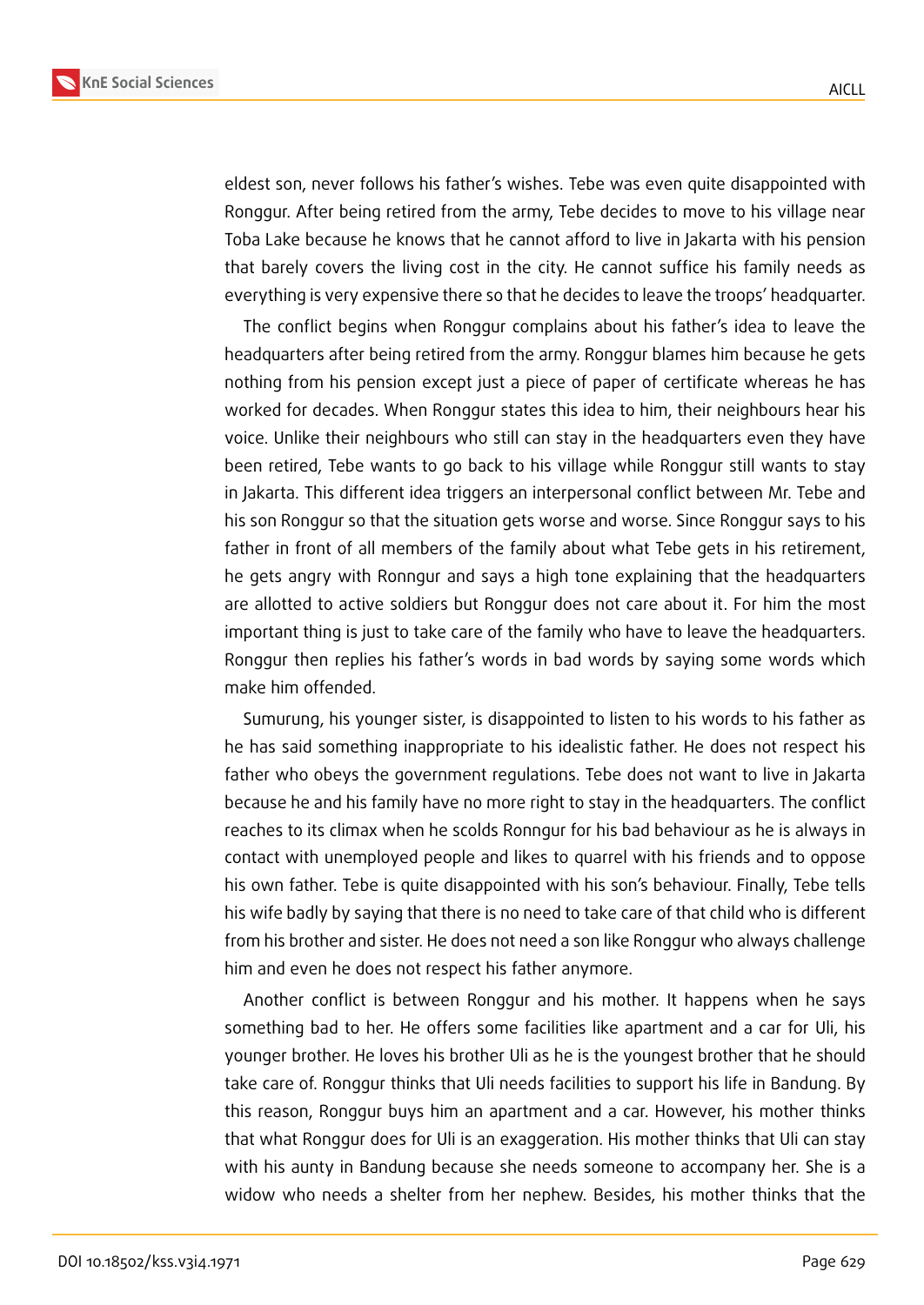

money Ronggur earns is from an illegal job but he convinces her that he really runs a business.

Now Ronggur has much money, property, stock investment and various kinds of wealth but his father is not happy with what his son achieves. He says to his wife that he hates Ronggur very much. His father is envious that his son is far more successful than he but his wife does not accept what her husband says because it is not relevant to say that. One day Ronggur says to his mother that if his father does not like him, he will not respect his father either. His words make her mother angry and she says that all parents must love their children; but on the other hand, parents want to be respected by all their children.

#### **4.2. Interdependence**

Human being is a social creature who cannot live without community and among the members of the community they are interdependent to one another. They are in need of one another. Conflict generally happens when one's interest is not fulfilled because of another person who has the same interest. A person who is not dependent on another and has no special interest in behaviour or things will not have a conflict. Interdependence explains that conflict occurs on interdependent parties characterized by mutual activity and mutual interest.

Conflict of interdependence depicted in the film scripts *Toba Dreams* happens because Tebe always decides his children's future directly based on what he wants without asking their wish. He educates his children by applying the type of military discipline, especially for his eldest son Sumurung. He wants Samurung to be a military officer. His daughter Taruli will be sent to an outstanding high school to gain what her father could not achieve when he was young. But, both the children cannot fulfil what he wants. Sumurung knows himself that he is not strong enough to be a military officer and Taruli is afraid that she cannot understand the lesson in such a high level school. Interpersonal conflict between Tebe and his son Ronggur gets worse. He feels confused how he can guide him who is so stubborn that he decides to send him to a pastoral school to be a priest but he disagrees to his father's decision. Ronggur has chosen his way of life to become a business man. Taruli actually wants to refuse her father's idea but as a girl she cannot say frankly to him. Like her mother, she chooses to keep silent.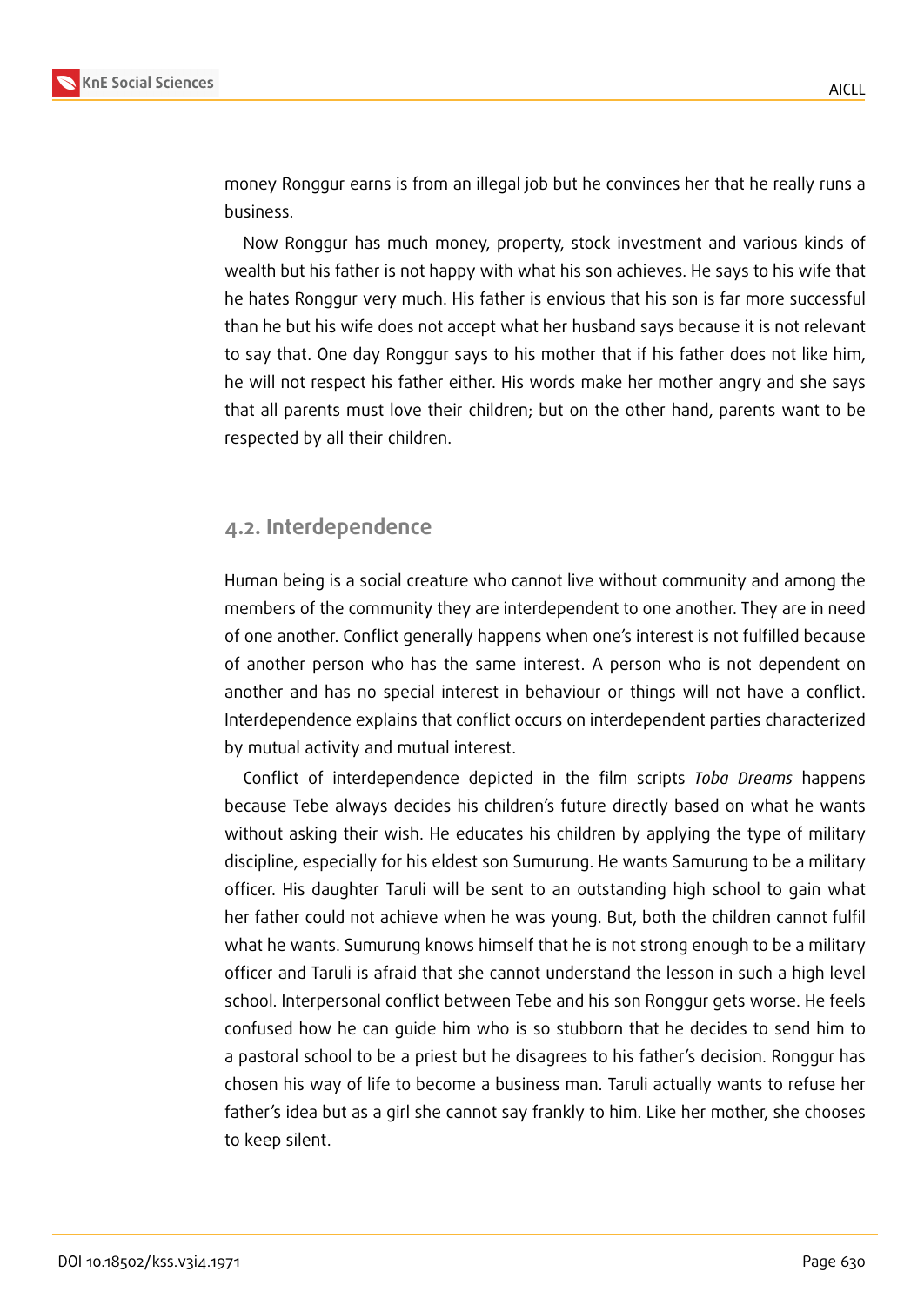

### **4.3. Perceived incompatible goal**

People are usually involved in conflicts because of some goals which are considered important as their target. The perceived incompatible goal explains that conflicts occur because of the objectives which do not match all parties. In the film scripts *Toba Dreams* such a conflict happens when Tebe is confused about the way how to deal with his eldest son Ronggur when he refuses to study in a pastoral school to become a priest to continue his family tradition. Ronggur and his father have the same traits. Their common trait is that they are both equally harsh in defending their respective ego. Tebe wants his son to follow everything he suggests while his son wants something that he believes it is good for him.

Another case of such a conflict happens at midnight when Ronggur gets on a cab along with his friend Togar and they make noisy voice so that many people go out of their houses to know what happens. Suddenly Mr. Tebe comes and scolds them and Ronggur mocks his father as he feels ashamed to be scolded in front of his friend. Mr. Tebe is not only angry with Ronggur, but also with Togar. Mr. Tebe regards that Togar has a bad influence on his son and he considers Togar as the one who makes the conflict happen. Ronggur, on the other hand, does not like his father's attitude as he directly scolds and curses Togar, his friend.

#### **4.4. Perceived scarce resources**

Resources can be defined as things which are perceived positively, physically, economically and socially. Resources may be objectively real or perceived as real by people. Likewise, scarcity or restriction may be visible or actual. Money and natural resources such as oil, land, and jobs may indeed be scarce or limited resources. Intangible commodities such as love, appreciation, attention, and care can also be regarded as something rare. In the interpersonal struggle, two resources that are often considered rare are power and self-esteem. Regardless of the particular issue involved, people in conflict usually feel that they have too little power and self-esteem and that the other side has too much power and self-esteem. Perceived scarce resources explain that conflict occurs when a person feels the scarcity or lack of resources such as love, respect, attention, care, power and self-esteem.

In the film scripts it is told that when Mr. Tebe has retired from the army, he does not have enough money to support his family to live in Jakarta so he decides to move to his village in Lake Toba where the living cost is relatively cheaper. He can survive there as he can do fish farming and grow various plants to get additional income to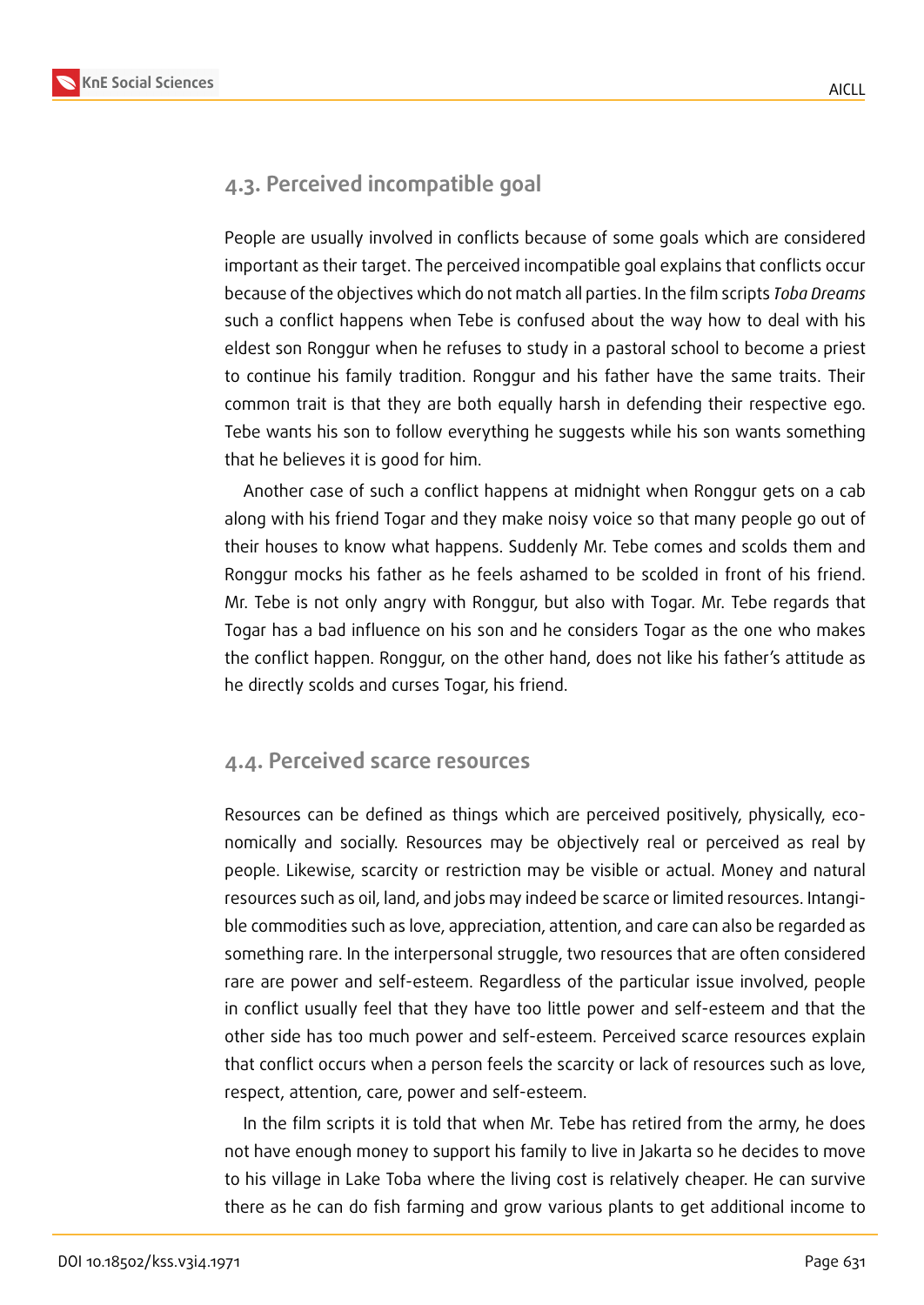



support his family. At the day when they just arrive at the village, Taruli complains all the facilities there including the bedroom, the bathroom and other things at the house. She is confused about the place where she can sleep because there is no bedroom at all in the house whereas she used to sleep in one room with a clean bathroom. She actually refuses to stay in the village but she does not want to hurt his father. Furthermore, Taruli is not accustomed to bathing in the lake and when she does it she will feel itching all over her body because the water is dirty and contaminated with rubbish and waste. She also feels uncomfortable stay in the village because of the shortage of facilities and amenities.

Because of the lack of attention given by their father Mr. Tebe, his children Ronggur, Sumurung and Taruli want to get success in the city. When he works as an army, he just focuses on dedicating himself to the country. He rarely comes home till he does not realize that his children have grown up so that his children never feel the affection from his father.

Another conflict happens when Ronggur becomes a taxi driver who has passengers to take them to Kemang Antasari road. One of the passengers makes a problem by smoking inside the car and Ronggur does not allow him to do so. Suddenly, the other passengers threatened to bust him with a gun on his head. In fact, they are narcotic agents who look for a new candidate to take the forbidden drug. By then, they offer him a business that can make him very rich. They try to influence Ronggur to work together with him to be a drug agent in order that he can be a very rich man. Ronngur tries to refuse the offer but finally he is trapped. They use a cunning way to trap him so that he cannot reject the offer any more. After joining the narcotic agent, Ronggur really becomes a rich man. Unluckily, his illegal business does not last long and he is caught and arrested by the policemen.

#### **4.5. Interference**

Interference of one's business may also cause a conflict. To disturb or to be disturbed may lead someone to get angry. Interference causes a conflict when someone feels disturbed by the action that the other person does or when he feels his interest is blocked by the other.

In the film scripts *Toba Dreams* Ronggur regards his father as preventing him from doing what he wants. Tebe always arranges everything for his children's future without considering their own ideals and he never asks his children about their obsession. He manages his family as it is in the military headquarters. On the other hand, Ronggur considers his father interfere his future ideal as he wants to be a business man whereas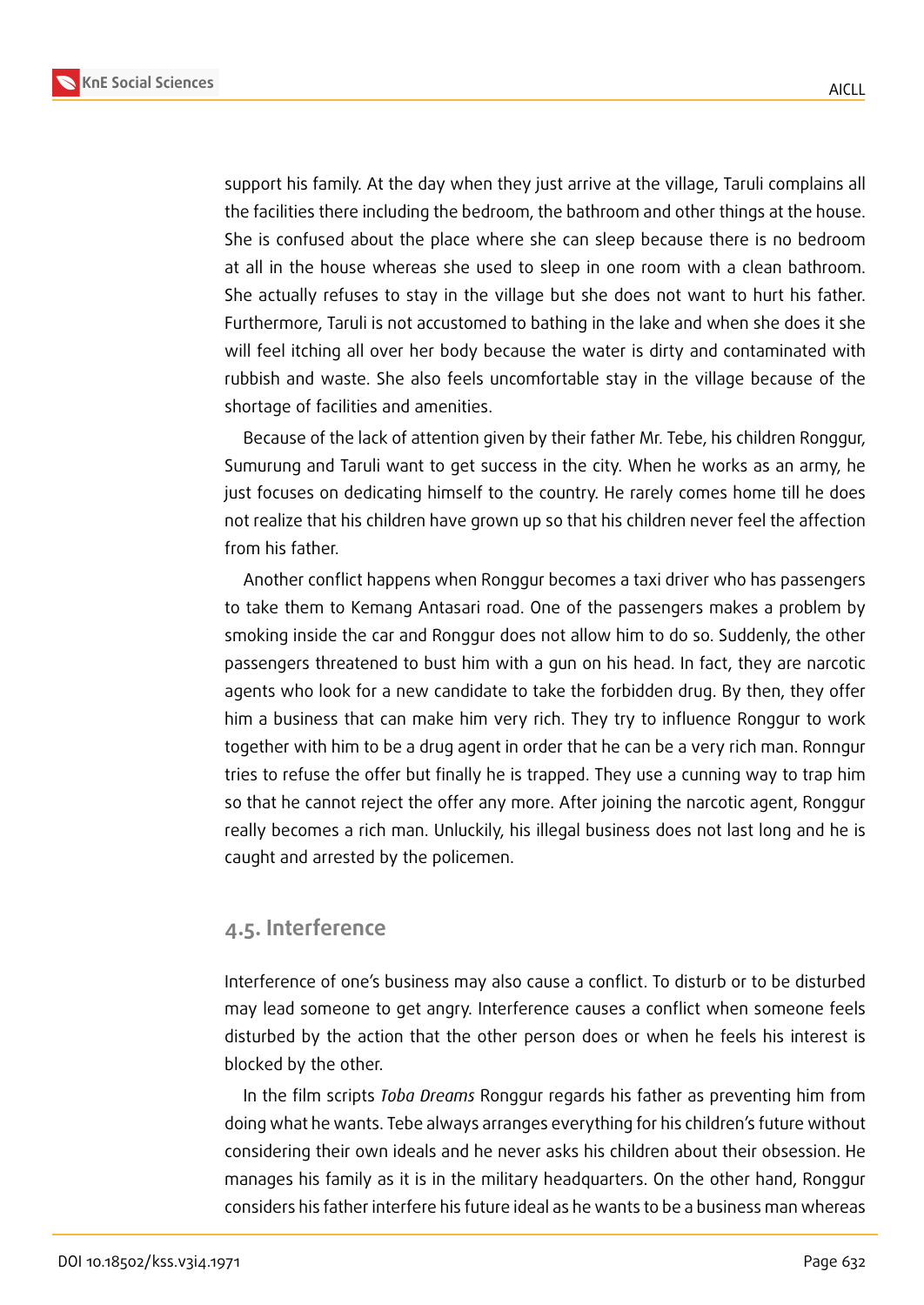

his father wants him to be a priest and this interference triggers an interpersonal conflict between them. Then, Ronggur leaves the village and returns to Jakarta because he feels his ideal is prevented by his father. He feels very sure that he can achieve his ideal. He does to his utmost to work hard to get what he wants. But, Ronggur is trapped in his job as part of the drug mafia in order to meet the needs of his family.

### **5. Conclusion**

Setiawan's film scripts *Toba Dreams* tells about interpersonal conflicts in a family. The main characters of the film scripts undergo various conflicts in their lives. The aspects of interpersonal conflicts involve the main characters of the film scripts covering an expressed struggle, interdependence, perceived incompatible goal, perceived scarce resources and interference. The main aspect which triggers the conflicts is an express struggle which is related to the communication in a family. The communication between the father and the first son is not harmonious as the father is rarely at home because he is a soldier whose life is fully dedicated to the country. He must be ready day and night when demanded to go anywhere as ordered by the Commander. Conflict of interdependence happens because Tebe always decides his children's future directly based on what he wants without asking their wish. He wants his first son to be a military officer and his daughter Taruli to study at an outstanding high school. But, both the children do not fulfil what he wants whereas they still expect everything from him. Perceived scarce resources also trigger a conflict where the family can live happily in the headquarters in Jakarta but suddenly they have to live in a village with lack of facilities. They feel shocked living in a small village which is far away from the city. Another aspect which triggers a conflict is perceived incompatible goal which happens when Ronggur has a different ideal from his Father. He wants to be a business man whereas his father wants him to be a priest. Interference is the last thing which triggers conflict in which Tebe arranges all related to his children's future without considering their respective ideals. Such conflicts teach some lessons that good communication in the family, having the same aims, sufficing the basic needs and not interfering the children's ideals can avoid conflicts which always happen in a family as illustrated in the film scripts, which can consequently be adopted as lessons for the readers in real life.